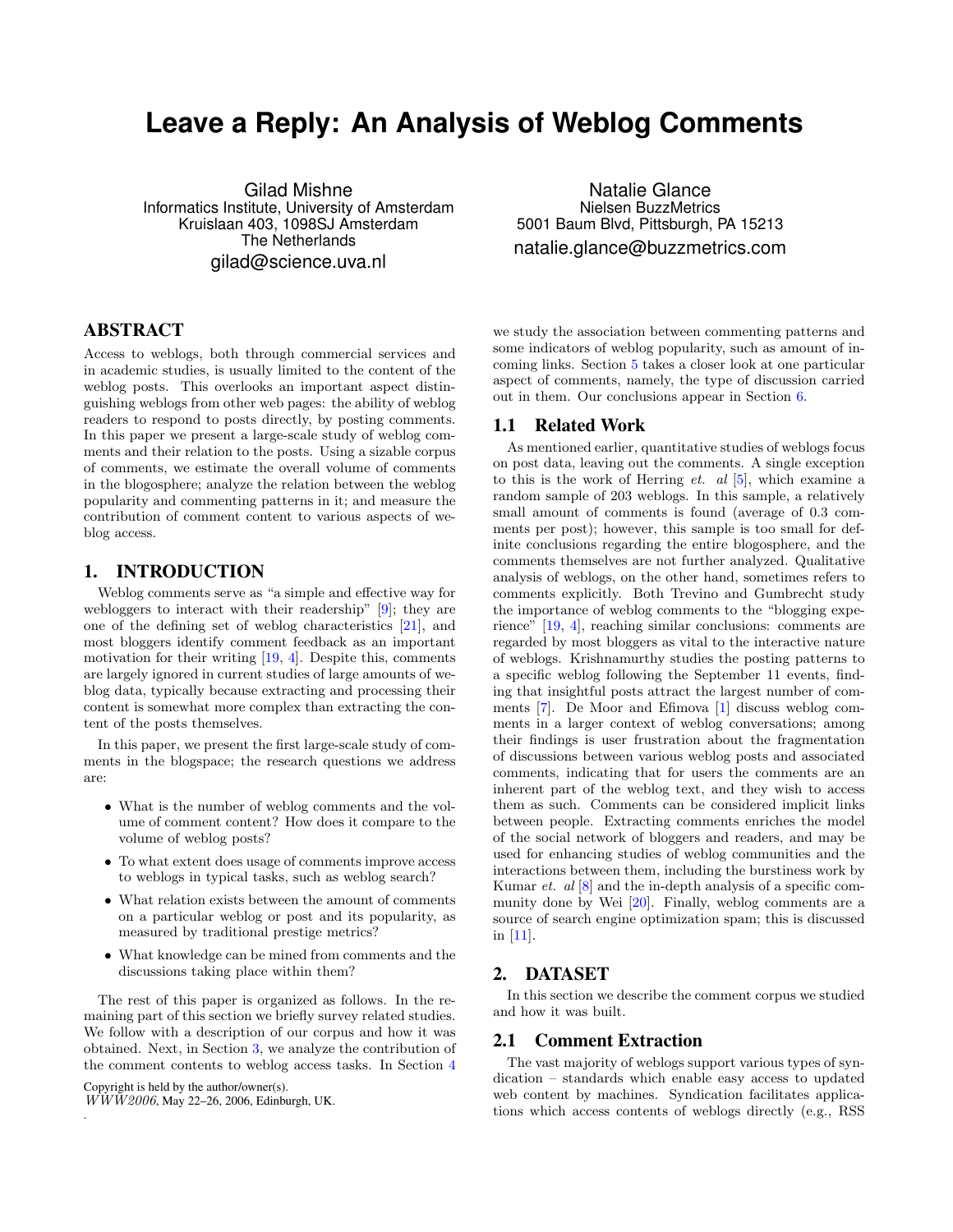readers), bypassing the task of parsing HTML and mining content from it.

Unfortunately, with the exception of a small number of weblog software vendors and blogging hosts, comment information is currently largely unsyndicated. A preliminary study we conducted prior to collecting our comment corpus indicated that less than 2% of comment content is currently available in syndicated form. We expect this figure to increase, as blogging platforms develop and new standards allowing syndication of comments (e.g., RSS 2) are adopted. However, creating a comment extraction mechanism from weblog HTML content was required to account for existing weblog comments. We implemented a relatively simple wrapper for weblog pages; in a nutshell, the extraction performed by it includes the following stages:

- Identify the "comment region": the continuous section within the HTML page most likely to contain comments. Typically, this is between the end of the post and a page footer (or sidebar).
- Inside this region, identify lists of dates which have characteristics typical of comments.
- Expand each date to a complete comment by analyzing the text around it.

The process is somewhat similar to the extraction of weblog posts from HTML content described in [\[2\]](#page-6-3). We leave out the details of the wrapper's implementation as this is not the main focus of this paper.

*Coverage.* To test the coverage of our wrapper, we manually evaluated its output on a set of 500 randomly-selected weblog posts from our corpus; in this set, 146 posts (29%) contained comments. Coverage was tested by comparing the manual comment extraction and the automated one, measuring the percentage of posts for which extraction was correct, as well as the percentage of posts with no comments which were correctly identified as such.<sup>[1](#page-1-0)</sup> The results of this evaluation are given in Table [1.](#page-1-1)

| Set.                   | Correct    | <b>Incorrect</b> |
|------------------------|------------|------------------|
| Posts with no comments | 342 (97\%) | $12(3\%)$        |
| Posts with comments    | 95(65%)    | 51(35%)          |

<span id="page-1-1"></span>Table 1: Comment Extraction Evaluation

Note that for 11 out of the 51 comment extraction failures (21% of failures), the number of comments and their dates were correctly extracted, but the content was not. This means that for analyses which do not take content into account (such as determining the average number of comments per post), the wrapper's accuracy is over 70%. In addition, 23 out of the 51 failures—almost half—originated from non-English pages; our coverage on English pages only is close to 80%.

### 2.2 A Comment Corpus

We collected a set of approximately 645,000 comments posted to weblogs between July 11th and July 30th, 2005. The set was obtained using the following steps:

- 1. Collect all weblog posts in the Blogpulse [\[3\]](#page-6-4) index from the given period containing a permalink.
- 2. Remove "inactive" weblogs weblogs which had low posting volume in the months preceding the analyzed period.
- 3. Fetch the HTML of the remaining permalinks, and run the extraction process described earlier.

In each of these steps, some content is missed: in the first stage, posts with no permalinks are ignored. The next stage filters a large amount of single-post-only blogs (which account for a significant percentage of total weblogs [\[14\]](#page-7-8)), as well as a lot of spam weblogs – an increasingly popular phenomenon [\[18\]](#page-7-9). In the final stage, sources of missing content are multiple: broken links, hosts which restrict crawling the post HTML (e.g., LiveJournal), and the wrapper's incomplete coverage. Overall, based on estimation of the amount of content missed in every stage, we believe that our comment corpus includes more than one quarter of all comments posted to weblogs, in the entire blogspace, during the 20-day period for which data was collected.

Table [2](#page-1-2) contains some statistics about the collection.

| Weblog posts                  | 685976       |
|-------------------------------|--------------|
| Commented weblog posts        | 101769 (15%) |
| Weblogs                       | 36044        |
| Commented weblogs             | 10132 (28\%) |
| Extracted comments            | 645042       |
| Mean comments per post        | 0.9          |
| Mean number of days in which  |              |
| commets were posted, per post | 2.1          |
| Comments per post,            |              |
| excluding uncommented posts   |              |
| Mean                          | 6.3          |
| StdDev                        | 20.5         |
| Median                        | 2            |
| Comment Length (words)        |              |
| Mean                          | 63           |
| StdDev                        | 93           |
| Median                        | 31           |
| Total corpus size             |              |
| Words                         | 40.6M        |
| Text                          | 225MB        |

<span id="page-1-2"></span>Table 2: Corpus Statistics

As expected, the number of comments per post follows a power-law distribution, with a small number of posts containing a high number of comments, and a long tail of posts with few comments; a plot of the number of weblogs and posts having a given number of comments is shown on a log-log scale in Figure [1,](#page-2-1) with the best-fit power-law coefficient. The distribution of the comment lengths is similar – few long comments, and much more shorter ones.

*Total Comment Volume.* Based on our corpus and the estimates regarding the coverage of the comment extraction process, we estimate that the number of weblog comments in the entire blogosphere is comparable to the number of posts in active, non-spam weblogs: this means that the total number of comments is somewhere between 15% and 30% of the size of the blogosphere as reported by major weblog search

<span id="page-1-0"></span><sup>1</sup> Incorrect identification of comments on a post without comments usually occurred in highly-irregular weblogs, where the wrapper misinterpreted blogrolls and the post list.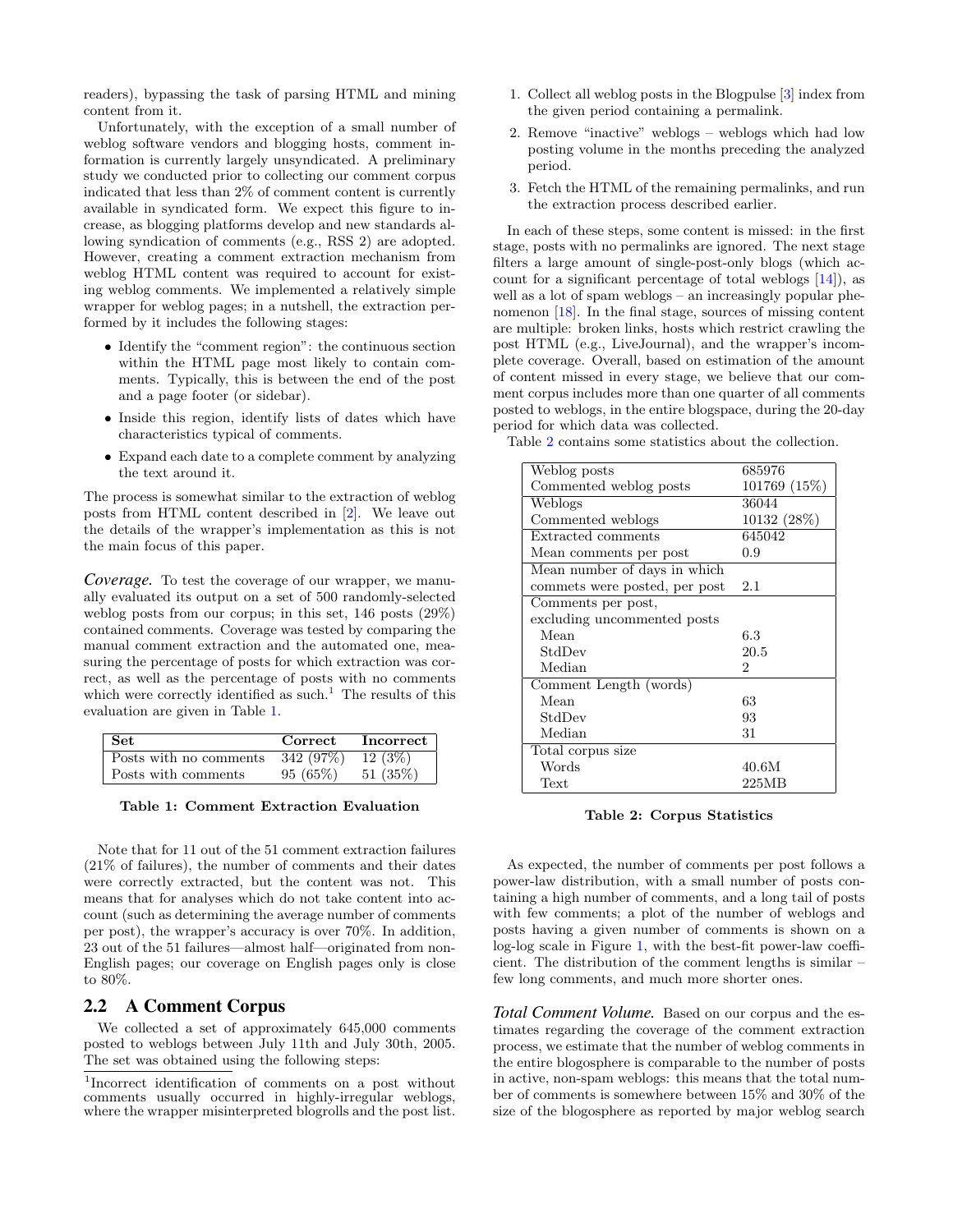

<span id="page-2-1"></span>Figure 1: Power-law distribution of the amount of comments per weblog (top) and post (bottom).

engines such as Blogpulse. At the time of writing (February 2006), weblog posts are added at a rate of over 700,000 a day (including spam and inactive weblogs): assuming our estimates are correct, this means a daily comment volume in the order of 150,000 comments.

On average, comments are shorter than weblog posts (in terms of text length); comparing the average length of a comment to the average length of a post in the corpus we described, we estimate that the textual size of the "commentsphere" is 10% to 20% of the size of the blogosphere. Note, however, that influential weblogs tend to have more comments than non-influential ones (see Section [4\)](#page-3-0); in some cases of top-ranked weblogs, the volume of comments far exceeds the volume of the posts themselves. By overlooking comments, much of the conversation around many influential blogs is being missed.

*Comment Prevalence.* An additional issue to consider when studying weblog comments is that some weblogs do not allow commenting at all. While the vast majority of blogging platforms support comments, bloggers themselves sometimes choose to disable this option, to prevent flaming, spam, and other unwanted effects; other bloggers permit comments but moderate them, by manually reviewing submitted comments before publishing them or allowing comments from trusted sources only. This, naturally, reduces the overall potential volume of the commentsphere. Reports on the amount of

weblogs permitting comments are mixed; a low figure of 43% appears in the random sample examined in [\[5\]](#page-7-3), while the community-related sample studied in [\[20\]](#page-7-6) shows that more than 90% of the weblogs enabled comments (both studies do not report on the actual number of commented weblogs). In our collection, a random sample of 500 weblogs shows that over 80% of weblogs allow users to add comments to the posts, but only 28% of weblogs actually had comments posted.[2](#page-2-2) The increase in comment prevalence, compared to [\[5\]](#page-7-3), can be attributed to the development of blogging software in the 2.5-year period between the two studies.

#### 2.3 Links in Comments

Overall, our comment corpus contained slightly more than 1 million HTTP links, an average of 1.6 links per comment. This number includes "signature links" – links which the comment author leaves as identification, in many cases linking back to her weblog. For the same time period, weblog posts themselves contained close to 20 million links. A examination of the top-linked-to domains in comments, in comparison to the top-linked-to domains in posts, shows similar results: the top domains are weblog communities such as <blogger.com> and <xanga.com>, data sharing websites such as <flickr.com> and <groups.yahoo.com>, news sites, and large retailers such as <amazon.com>. We found no substantial differences between the linking patterns in comments and in posts, and do not expect comments to contribute significantly to algorithms involving link analysis of weblogs.

Having said that, in some weblog domains (e.g., LiveJournal) there is very little direct linking from post to post, and social behavior is centered instead around commenting. Thus, following the commenting behavior in these domains is crucial for understanding the social network and identify communities. In such domains, commenting can be mapped to linking – after which link-analysis methods used in linkrich weblogs can be applied.

# <span id="page-2-0"></span>3. COMMENTS AS MISSING CONTENT

Following our initial analysis of the amount and volume of comments, we turn to evaluate to what degree the absence of weblog comments affects real-life weblog access. The natural task to turn to is weblog search – retrieving blog contents in response to a specific request from a user. In this section, we study the usage of comment content in this context.

We collected a set of 40 queries submitted to the weblog search engine at Blogpulse.com during the 20-day period for which the comment corpus was extracted. For each of these 20 days, we randomly selected two queries from the most popular 5 queries submitted by Blogpulse users during that day.<sup>[3](#page-2-3)</sup> Example queries from this set are "space shuttle" (July 14th), "Clay Aiken" (July 16th), and "Mumbai floods" (July 29th). We then retrieved the results of each query from two separate indices: an index of all comments we extracted as detailed earlier, and a subset of the regular Blogpulse index containing all weblog posts from the corresponding period. While our comment index contained 645000 comments, the weblog post index contained over over 8M posts (this number includes spam and inactive weblogs,

<span id="page-2-2"></span> $^2\mathrm{Both}$  of these figures are likely to increase if including Live-Journal weblogs, which are often commented.

<span id="page-2-3"></span> ${}^{3}$ By "most popular", we mean queries which were submitted by the largest amount of different users.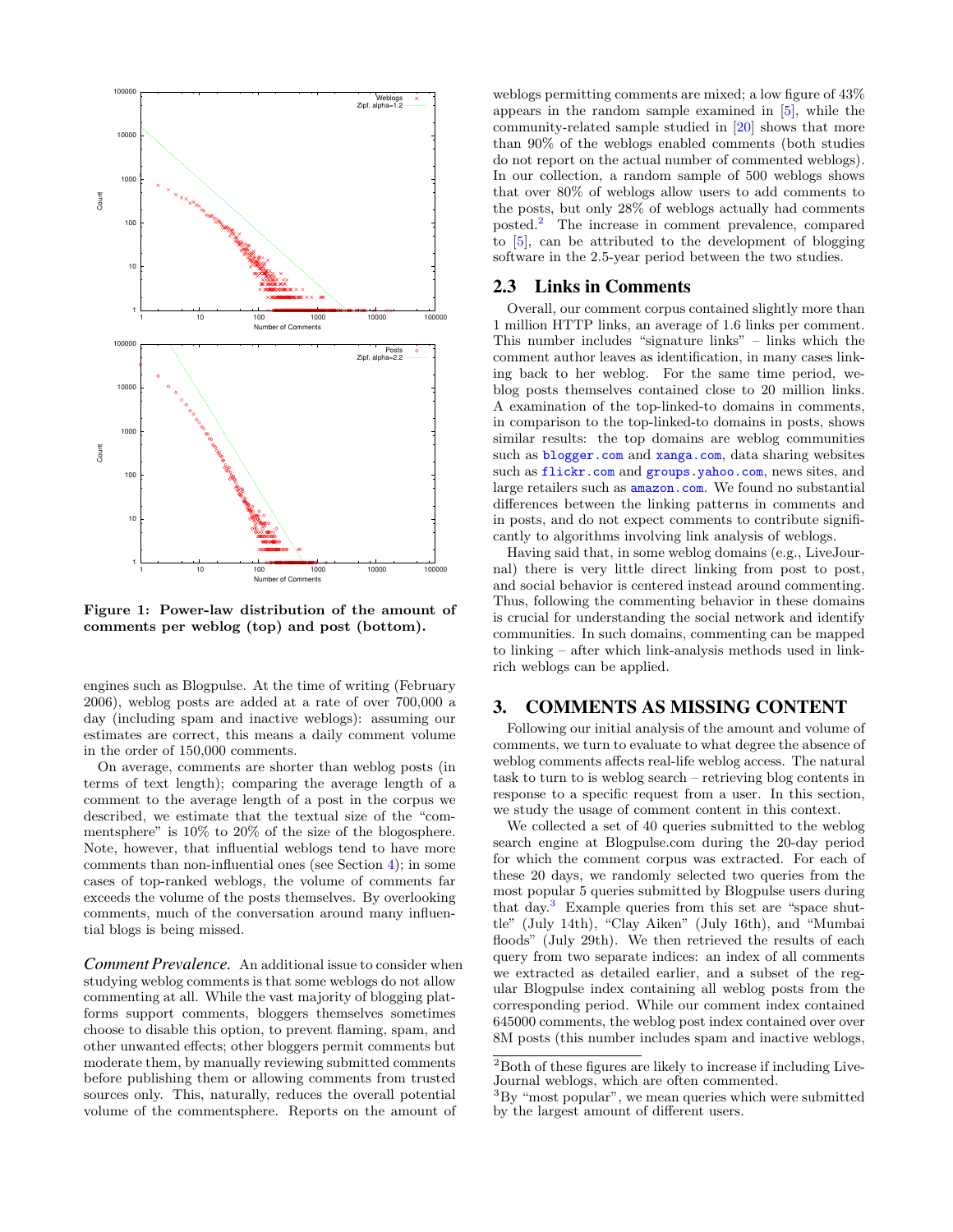making it higher than the total number of posts shown in table [2\)](#page-1-2).

*Recall.* First, we study the contribution of comment content to the recall of the retrieval – the number of (relevant) returned results. While recall is typically not an important measure of web retrieval, this is not the case for weblog search. In fact, comparisons of weblog search engines focus on recall (as well as presentation issues such as duplicate detection), e.g., Hodder's comparison in [\[10\]](#page-7-10). This is because weblog searchers tend to view results sorted first by recency, then by relevance – in other words, they are more interested in complete coverage over the recent hours or days than in web-style relevance estimations.

To measure the improvement in recall, we compared the list of permalinks retrieved by searching the post index to the list of permalinks retrieved from the comment index (multiple comments from the same post permalink were considered as a single hit for that permalink). For each query, we analyzed the overlap between the lists, as well as the contribution of each source separately. For example, for the query "space shuttle", a total of 7646 permalinks were retrieved from both indices; of these, 7482 (96.9%) were retrieved from the post index only, 164 (2.2%) were retrieved from the comment index only, and 74 (0.9%) were retrieved from both.

|         | Posts Only | <b>Comments Only</b> | Both    |
|---------|------------|----------------------|---------|
| Mean    | $93.2\%$   | $6.4\%$              | $0.5\%$ |
| StdDev  | $9.1\%$    | 8.7%                 | 0.7%    |
| Median  | 96.9%      | 2.6%                 | $0.2\%$ |
| Minimum | 64.3%      | $0\%$                | $0\%$   |
| Maximum | 100\%      | 33.3%                | $2.4\%$ |

<span id="page-3-1"></span>Table 3: Recall Contribution of Comments

Table [3](#page-3-1) shows the aggregated results over all 40 queries, using the same percentage view as used in the example. Keeping in mind that our corpus is estimated to contain around a quarter of all comments posted during the period (whereas our post corpus is more or less complete), we see a notable contribution of content in comments to the overall recall. Extrapolating our observations to account for the comments which are not in our corpus as a result of the extraction process (see Section [2\)](#page-0-0), we estimate an addition of 10%–20% "hits" for a query on average, given a complete index of all weblog comments; the median addition would be lower at 5%–15%, due to a small number of queries with very high contributions from comment contents (in our experiments, these included both queries with many hits such as "rss" and queries with few ones, such as "Tighe"). In particular, it is interesting to note the relatively small overlap between the results of the comment search and the post search – suggesting that comments often add new terms to the contents of the post, terms which assist in retrieving it given a query. $4$  Also worth noting is the high standard deviation of the contribution of comments to recall, indicating that, for some queries, comment content is vital to complete coverage of the blogosphere.

*Precision.* As outlined earlier, in the weblog domain precision is not typically used to compare retrieval results. Most weblog search engines present their results sorted by date, assuming that recent results are of higher importance to the searcher; typically, results from the same date are sorted according to some static ranking of weblogs, based on an estimation of the weblog's popularity. Examining the top results produced by this type of ranking with Blogpulse.com for the queries in our test set, we experienced good overall retrieval quality: the majority of top-ranked posts were indeed relevant for the queries.

However, weblog searchers are possibly interested in more than the topical relevance usually used to evaluate retrieval. Analyzing a community weblog, Krishnamurthy [\[7\]](#page-7-4) observes that "The number of comments per post is perhaps the truest and most diagnostic metric of the nature of communication on a weblog. The posts that are most insightful or controversial get the most comments. Those that are pedestrian do not get many comments". This led us to believe that while topical precision itself is not greatly modified by using comments, they do provide access to a different perspective of weblog posts, namely, the impact on their readers.

Evaluation of this new precision angle is complicated; in fact, its definition by itself is beyond the scope of this paper. To support our claim anecdotically, we experimented with a method for reranking the top 100 results produced by the "standard" ranking method according to the number of the comments associated with the weblog posts. We tested this method on 10 different queries, examining the top-10 ranked results and assessing them for relevance. We found that this method, while preserving the same early precision levels as the "standard" ranking method, produces top-ranked results which are more discussion-oriented and attract more feedback from users. However, our evaluation was cursory and more rigorous tests need to take place to support this.

To summarize, while usage of comments does not alter the precision numbers, it offers users a different scheme for viewing results. This is comparable with the two sorting criteria weblog search engines currently offer users, date and relevance: the precision value doesn't change, but its meaning does. What is meant by the change in meaning of precision? When results are sorted by date, precision is the proportion of timely and relevant posts; when results are sorted by relevance, precision is (typically) the proportion of popular/authoritative and relevant posts. Adding comment text to the index changes again the flavor of precision: the metric now becomes the proportion of highly discussed relevant posts with relevant comments.

# <span id="page-3-0"></span>4. COMMENTS AND POPULARITY

Cursory examination of weblogging patterns, as well as intuition, suggests that a large number of comments is consistent with the influence level a weblog or post has - the degree to which it is read, cited, linked to, and so on. In this section we attempt to substantiate this assumption using our corpus.

To measure weblog popularity we use two indicators: the number of incoming links as reported by the Blogpulse index, and the number of page views for weblogs that use a

<span id="page-3-2"></span><sup>&</sup>lt;sup>4</sup>In several cases, we observed almost-empty posts, containing just a link to an article or another web page with a short remark such as "unbelievable"; the comments to the post contained actual content and keywords, supplying the context to the post and enabling its retrieval.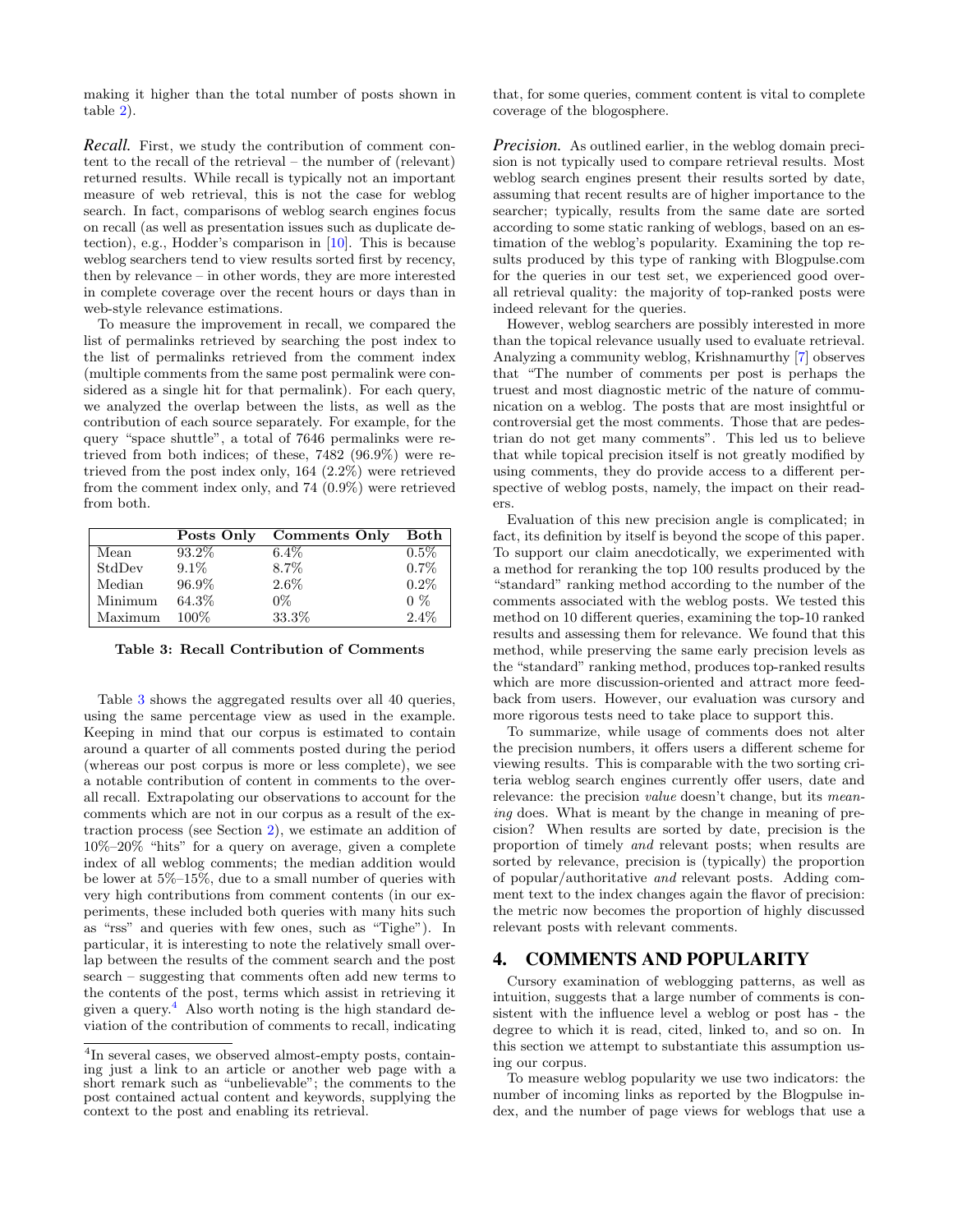public visit counter such as Sitemeter.<sup>[5](#page-4-1)</sup> In total, there were 8824 weblogs for which we had both page view counts and inlink information [\[17\]](#page-7-11); of these, we found comments in 724 weblogs.

Tables [4](#page-4-2) and [5](#page-4-3) compare the number of incoming links and page views for weblogs with no comments and blogs with varying levels of comments.

| Number of Count<br>comments |      | Average<br>page<br>views | Average<br>incoming<br>links |
|-----------------------------|------|--------------------------|------------------------------|
|                             | 8104 | 453.7                    | 66.7                         |
| > 0                         | 724  | $812.9 (+79%)$           | $267.1 (+300\%)$             |
| Breakdown:                  |      |                          |                              |
| $1 - 10$                    | 186  | 423.2 $(-7%)$            | 130.4 $(+95\%)$              |
| $11 - 50$                   | 260  | 485.3 $(+7\%)$           | 158.5 $(+137%)$              |
| $51 - 100$                  | 115  | $650.8 (+43%)$           | $261.2 (+291\%)$             |
| $101+$                      | 163  | 1894.6 (+317%)           | 600.3 $(+800\%)$             |

<span id="page-4-2"></span>Table 4: Weblog popularity, compared to the number of comments

| Average<br>comment<br>length<br>(words) | Count | Average<br>page<br>views | Average<br>incoming<br>links |
|-----------------------------------------|-------|--------------------------|------------------------------|
|                                         | 8104  | 453.7                    | 66.7                         |
| > 0                                     | 724   | $812.9 (+79%)$           | $267.1 (+300\%)$             |
| Breakdown:                              |       |                          |                              |
| $1 - 10$                                | 46    | $782.4 (+72%)$           | 327.7 $(+391\%)$             |
| $11 - 50$                               | 291   | 388.3 $(-14\%)$          | 156.6 $(+136\%)$             |
| $51 - 100$                              | 260   | $978.5 (+116%)$          | 309.1 $(+363\%)$             |
| $101+$                                  | 127   | 1457.8 $(+221\%)$        | $412.2 (+518\%)$             |

<span id="page-4-3"></span>Table 5: Weblog popularity, compared to the average size of comments

Clearly, commented weblogs are substantially more read and linked to. However, there is a chicken-and-egg situation here: assuming a fixed percentage of weblog readers post comments, weblogs which have more incoming links and more readers are more likely to have higher amounts of comments. Nevertheless, the existence of many comments in a weblog post is clearly an indication for popularity of the post, and unlike other measures (such as indegree count) does not require analysis of the entire blogosphere.

### 4.1 Outliers

While we witnessed a good correlation between the level of comments and the weblog popularity on average, we also encountered various exceptions: high-ranking weblogs with no or little comments, low-ranking weblogs with many comments, and so on. We now discuss some of these cases.

*"Too few" comments in high-ranked weblogs.* Many weblogs, particularly high-ranked ones, impose some moderation on reader comments, or disable them altogether; this is typically done to prevent spam and other forms of abuse. Of the top-10 ranked weblogs with no or few comments we checked, all employed some sort of comment moderation, leading us to believe that these outliers are mostly artificial.

*"Too many" comments in low-ranked weblogs.* Most weblogs that appeared to have substantially more comments than expected given their viewership and incoming link information turned out to be weblogs of the personal-journal flavor, where a relatively small group of the blogger's friends used the comment mechanism as a forum to converse and interact. Many of these comments did not relate directly to the post, and resembled a chat session more than other comments in our comments.

An additional class of weblogs which have a high number of comments, given their link indegree, consisted of weblogs that are popular with the non-techy crowd, such as fashion or celebrity weblogs – presumably, readers of these weblogs tend to use links less than the more technologically-oriented readers (or, alternatively, do not blog at all).

*Highly-commented posts in a given weblog.* Some posts in our corpus have a very large number of comments, compared to the median in that weblog: some examples appear in Table [6.](#page-4-4) In general, it seems such posts are either related to highly-controversial topics (usually, politics), or posts which were cited in mainstream media or in other sources directing a high level of traffic towards them.



<span id="page-4-4"></span>Table 6: Examples of highly-commented posts, compared to other posts from the same weblog

## <span id="page-4-0"></span>5. DISCUSSIONS IN COMMENTS

Weblog comments provide a rare opportunity to explore user responses to online content. Excluding weblogs, wikis, and message boards, feedback on web sites is typically submitted through forms and email, and is not available publicly. A small number of personalized websites have guestbooks—a leftover from earlier internet days—but even those are used to provide feedback about the entire site, rather than about a particular topic or section. In contrast, weblogs which allow commenting allow direct, personal, mostly unmoderated discussion of any post in the weblog. In this section we explore one aspect of these discussions, namely,

<span id="page-4-1"></span><sup>5</sup> <http://www.sitemeter.com>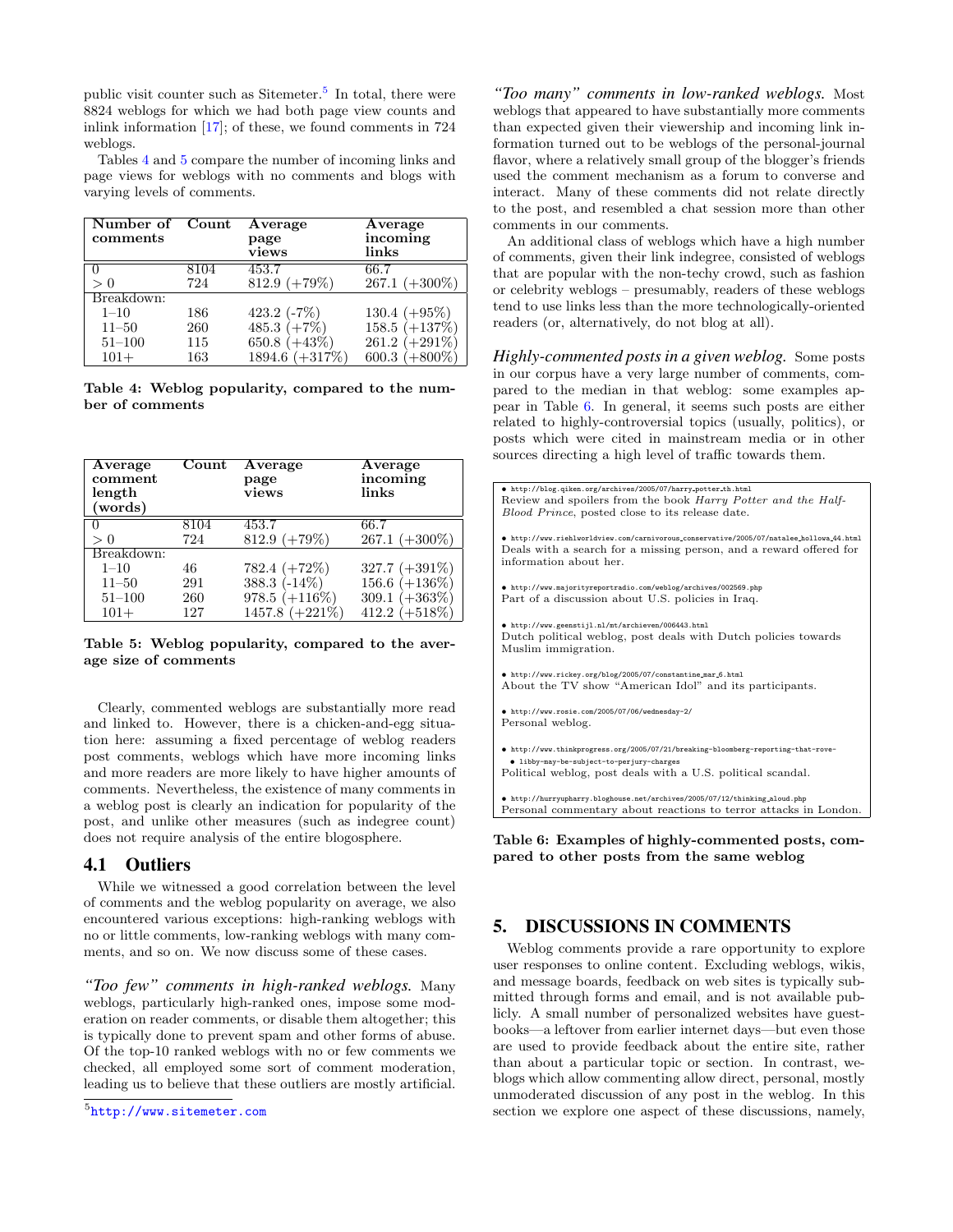controversy in comment discussions.

Examining our comment collection we identified various types of comments – among those are personal-oriented ones (posted by friends), comments thanking the author for raising an interesting issue or pointing to additional related content, and so on. One class of comments we found particularly interesting was the set of disputative comments, comments which disagree with the blogger (or with other commenters), forming an online debate. We hypothesized that these comments can be used to identify controversial topics, authors, newspaper articles, and so on. An example of two comment threads from the same weblog, one of them disputative, appears in Table [7.](#page-5-0) In this section we set to identify this type of comments computationally.

# 5.1 Detecting Disputes in Comments

We address the task of finding comment threads indicating a controversy as a text classification problem. We trained a decision tree boosted with  $AdaBoost<sup>6</sup>$  $AdaBoost<sup>6</sup>$  $AdaBoost<sup>6</sup>$  using a set of 500 manually annotated comment threads (the examples in Table [7](#page-5-0) are taken from this set). In total, 79 (16%) threads in the set were labeled "disputative".

We follow with a description of the features we used for our classifier.

#### *Feature Set*

- Frequency counts the basic and most popular feature set used in text classification tasks [\[16\]](#page-7-12). We used counts of words and word bigrams in the comments, as well as counts of a manually constructed small list of longer phrases typicallly used in debates ("I don't think that","you are wrong", and so on).
- Level of Subjectivity. With a large amount of training data, the frequency counts would have captured most important words and phrases distinguishing controversy from other discussions. However, given our limited training data, we chose to measure the level of subjectivity of the comments separately from the frequency counts. By this we are referring to usage of phrases such as "I believe that" and "In my opinion", which tend to appear in disputative comments more than in other comments. To capture these types of phrases, we compared the language used in the encyclopedia entries of Wikipedia[7](#page-5-2) to the language used in the user discussions about these entries. This meant building a language model for the encyclopedia entries themselves (2GB of text), a model for the discussions (500MB of text), and comparing them using log-likelihood, a standard corpus divergence metric [\[6\]](#page-7-13). The top phrases found using this comparison include "I don't", "you have to" and so on; the subjectivity level we assigned to a comment thread consisted of the sum of log-likelihood values of the phrases occurring in it.
- Length Features. Observing that disputative comments tend to be longer and appear in longer threads, we added features for the average sentence length, the average comment length in the thread, and the number of comments in the thread.

mainstreambaptist.blogspot.com/2005/07/neo-con-plan-to-help-military.html

#### Post:

The Neo-Con Plan to Help the Military

The New York Times published an article yesterday, "All Quiet on the Home Front, and Some Soldiers are Asking Why," that has a paragraph revealing the neo-conservative's plan to assist the military fulfill its mission in Iraq. Here it is . . . It will be interesting to see how the bankers and lawyers and doctors and engineers in Oklahoma respond to this call for

support. If they can't sell their program here, they can't sell it anywhere.

#### Comments:

1. It's about time all those that voted for the warmonger in charge to put up or shut up.

- 2. Bruce, this is exactly what my son, Spc. ccsykes, was talking about when he made the following comment on your blogpost "Iraq Imploding" - "Lack of support from the people of the United States, low morale in the Military and our policies have already lost this war."
- 3. Marty, you are right and so is ccsykes.
- 4. One of the more shocking moments, I thought, was when Bush counseled us to go out and shop in response to the ramping up of terrorism. Though I want us out of Iraq as soon as possible, I think we owe Iraq the . . .
- 5. ditto

#### mainstreambaptist.blogspot.com/2005/07/reclaiming-americas-real-religious.html

#### Post:

Reclaiming America's Real Religious History Kudos to Marci Hamilton at AlterNet for her outstanding article on "The Wages of Intolerance." She does an outstanding job of reclaiming America's real religious history from the revisionists who want to make . . .

#### Comments:

- 1. I think that the author's candor about American history actually undermines her argument. First, she . . . ...
- 2. Anon, it is obvious to me that you don't know Bruce personally. He speaks the truth. Perhaps one day the scales will fall off your eyes as well . . .
- 3. Perhaps Bruce could be more persuasive in proving his admittedly controversial (and I would say wild) assertions.
- 4. I've given a little thought to something I wrote to Bruce earlier: "You yourself seem to be guilty of wanting to impose . It would be absolutely futile for me to attempt to engage in a reasonable discussion there; it is just as futile to do the same here.
- 5. I've watched with great interest as this blog has evolved from a discussion of Mainstream Baptist concerns and demoninational issues into a hyper-political, left-wing campaign against . . .
- 6. you can always tell that someone does good work, because someone is going to get angry about it. all this man is doing is standing up to what he believes are historic baptist principles.
- 7. mt1, I suggest that you read the description of the blog that is the top of each page. I also sign my full, real name to everything I write.
- 8. Anonymous, commenting on your comments has been very theraputic for me. God bless you and good luck on your new . . .

<span id="page-5-0"></span>Table 7: Disagreement in comments: non-disputed post (top) and thread including disagreement (bottom), from the same weblog

<span id="page-5-2"></span><span id="page-5-1"></span><sup>6</sup>We experimented with other types of classifiers such as Winnow, with similar but slightly lower results. 7 <http://en.wikipedia.org>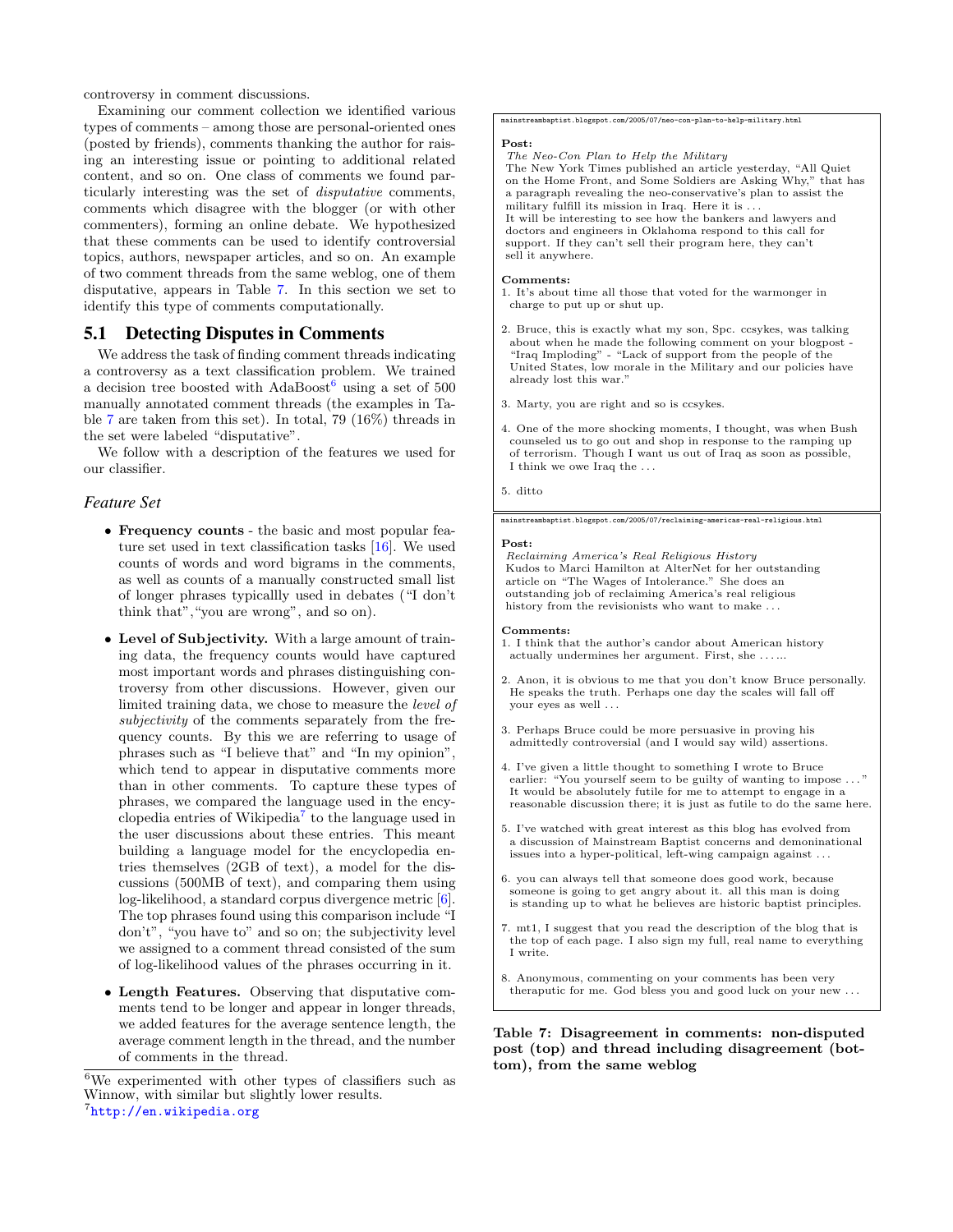- Punctuation. We used both frequency counts of the various punctuation symbols in the text, and special features indicating usage of excessive punctuation (this has been shown to be effective for certain tasks of text classification, e.g., [\[15\]](#page-7-14)).
- Polarity. The sentiment analysis method described in [\[13\]](#page-7-15) was used to identify the orientation of the text of the comments. The intuition here is that disputes are more likely to have a negative tone than other types of discussion.
- Referral. While studying our corpus, we noticed that comments which disagree with the weblog author (or with another commenter) are likely to contain certain types of references to previous content or authors. Typical references are a quote (from the weblog post or from another comment), referring to previous authors by name, and increased usage of second-person form. We implemented simple heuristics to detect such referrals and used their existence—as well as information regarding how early they appear in the comment—as additional features; for example, a direct quote as the first sentence of the comment was taken to be a referral.

# 5.2 Evaluation

Using a 10-fold cross validation on our manually annotated corpus, we obtained an accuracy level of 0.88, as shown in Table [8.](#page-6-5) As this is an unbalanced distribution, comparison to a baseline is difficult (see, e.g.,  $[12]$ ) – a maximumlikelihood classifier would have achieved an overall F-score of 0.84 by classifying all threads as non-disputative, but would have little meaning as a baseline as it would have yielded an F-score of 0 on the disputative comments only.

|                          | Precision | Recall | F-Score |
|--------------------------|-----------|--------|---------|
| Non-disputative comments | 0.92      | 0.96   | 0.94    |
| Disputative comments     | 0.72      | 0.58   | 0.65    |
| Overall                  | 0.88      | 0.89   | 0.88    |

<span id="page-6-5"></span>Table 8: Comment Extraction Evaluation

The following are the most important features utilized by the classifier, in decreasing order of importance:

- Existence of a referral quote in the first part of the comments
- Usage of question marks early on in comments
- Counts of phrases from the manually-built disagreement lexicon
- Number of comments in the thread
- Polarity of the first sentence of the comments
- Level of subjectivity

Among the words and word bigrams which were relatively important features are pronouns and negating words such as "not" and "but".

Using the classifier on the entire comment corpus resulted in about 21% of the comment threads to be tagged disputative, suggesting that comments are used, in many case, for argumentative discussion. Anecdotal examination of the disputed comment threads, in particular those assigned a high confidence by the classifier, suggests that these threads do contain a fair amount of controversial discussions. Table [9](#page-6-6) contains the top terms appearing in disputed comment threads (excluding stopwords), showing what's "on the blogger's mind"; clearly, politics prevail as the central topic of debate.

| Iraq          | Government       |
|---------------|------------------|
| Money         | Country          |
| America       | Political        |
| Bush          | Women            |
| Power         | White House      |
| Church        | Media            |
| President     | School           |
| United States | Children         |
| Muslims       | The Media        |
| Supreme Court | The Constitution |

<span id="page-6-6"></span>Table 9: Disputed Topics

# <span id="page-6-1"></span>6. CONCLUSIONS

We presented a large-scale study of weblog comments, a domain often neglected in computational studies of weblogs; according to our analysis, comments constitute a substantial part of the blogosphere, accounting for up to 30% of the volume of weblog posts themselves.

In terms of the contribution of comment content to current weblog access, we show that usage of comments improves weblog retrieval (in terms of number of results), and is beneficial for ranking weblog posts in new, potentially useful ways.

We discuss comments as an indicator of the popularity of weblog posts and weblogs themselves, and find—as expected that a wealth of comments in a weblog is a good indication for the significance of the weblog.

Finally, we offer a novel way to determine the level of controversy caused by a weblog post by analyzing the type of comments written in response.

*Acknowledgements.* The authors wish to thank Matthew Hurst, Kamal Nigam, Matthew Siegler, Robert Stockton and Takashi Tomokiyo for many useful discussions and for their assistance. Thanks also to our anonymous reviewers for useful suggestions.

# 7. REFERENCES

- <span id="page-6-2"></span>[1] A. de Moor and L. Efimova. An Argumentation Analysis of Weblog Conversations. In The 9th International Working Conference on the Language-Action Perspective on Communication Modelling (LAP 2004), 2004.
- <span id="page-6-3"></span>[2] N. Glance. Indexing the blogosphere one post at a time. In Third International Workshop on Web Document Analysis (WDA2005), 2005.
- <span id="page-6-4"></span>[3] N. Glance, M. Hurst, and T. Tomokiyo. Blogpulse: Automated trend discovery for weblogs. In WWW 2004 Workshop on the Weblogging Ecosystem: Aggregation, Analysis and Dynamics, 2004, at WWW '04: the 13th international conference on World Wide Web, 2004.
- <span id="page-6-0"></span>[4] M. Gumbrecht. Blogs as "protected space". In WWW 2004 Workshop on the Weblogging Ecosystem: Aggregation, Analysis and Dynamics, 2004, at WWW